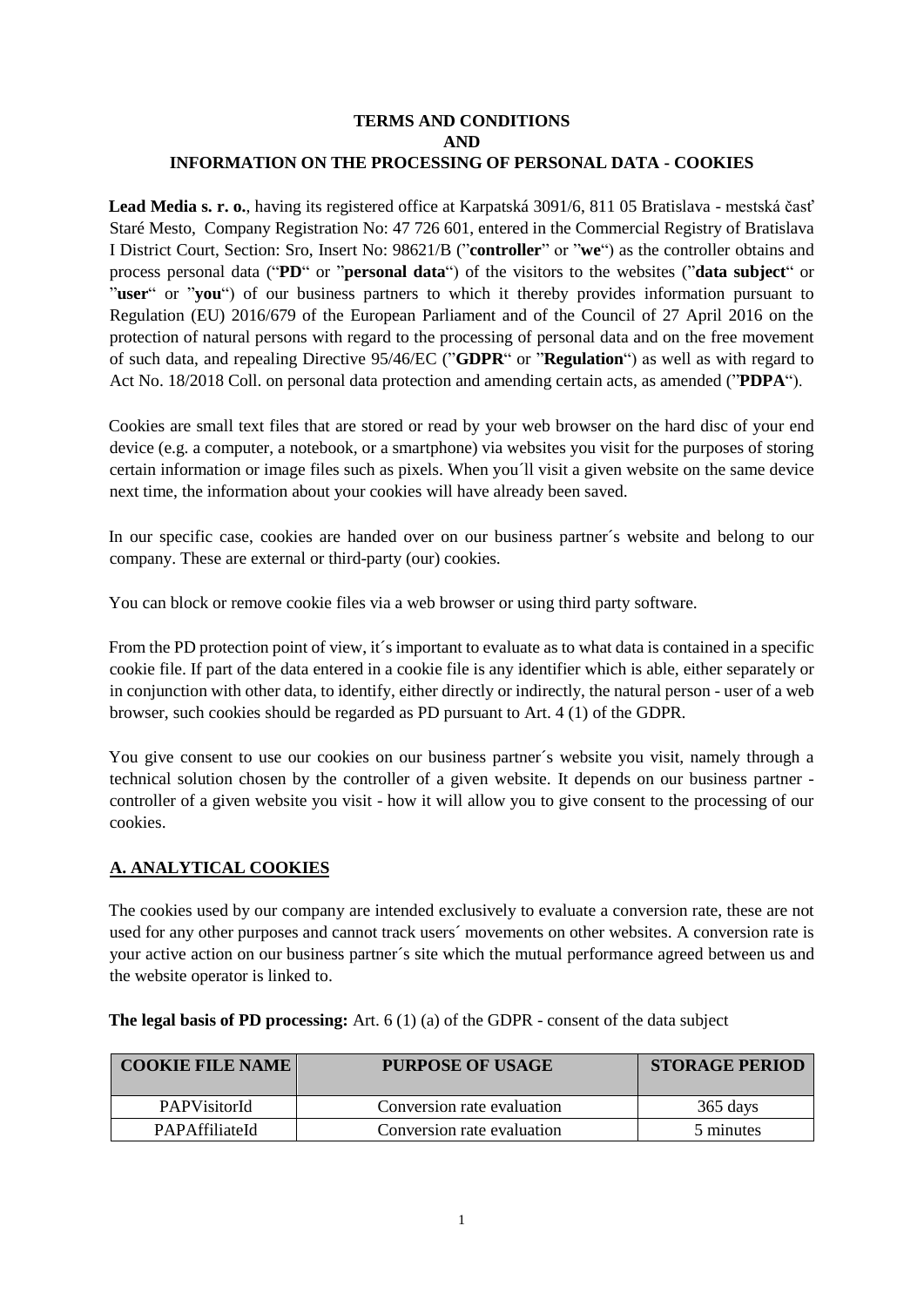**Receipts:** those subjects to which PD is provided by the controller under the law, special consultants and advisors who are bound by a legal and/or contractual obligation to maintain confidentiality, Quality Unit, s. r. o., having its registered office at Vajnorská 100/A, 831 04 Bratislava - mestská časť Nové Mesto, Company Registration No: 35 908 301, as an entity providing technical services for the Dognet commission-based advertising marketplace.

#### **In general on PD processing – COOKIES**

You can withdraw your consent to the processing of PD at any time. If you want to do so, read the provisions set out below. If you want to remove the cookie files stored in your devices and configure your web browser to refuse cookie files, you can do so by using your web browser default settings. You will usually find the navigation settings relating to cookie files in the "Options", "Tools" or "Default Settings" menus in the web browser you use to access our business partner´s website. Depending on existing web browsers, cookie files can be disabled by various means. For more information visit a particular browser website.

The controller does not make PD available to third parties other than those required by the law or the terms and conditions contained herein. The controller does not carry out a direct PD transfer to third countries (outside the European Union / European Economic Area), however such transfer can be carried out by recipients. The controller does not process PD for the purposes of automated decision-making, including profiling.

In relation to PD processing, the data subject has the right to request the controller in particular to:

- 1. confirm (access) as to whether or not PD are being processed, under what conditions, including the scope, the purpose and the duration of processing thereof, and information on the source of obtaining PD concerned;
- 2. rectify inaccurate or outdated PD or complete incomplete PD;
- 3. erase/destruct PD if:
	- a) the personal data are no longer necessary in relation to the purpose for which they were collected or otherwise processed,
	- b) where personal data are processed based on consent and such consent hereto has been withdrawn, and there are no other legal grounds for, or other lawful exception to, PD processing;
	- c) if the data subject objects to the processing of PD based on a legitimate interest and there are no overriding legitimate grounds for the processing, or the data subject objects to direct marketing;
	- d) the personal data have been unlawfully processed;
	- e) the personal data have to be erased for compliance with a legal obligation;
- 4. restrict the processing of PD if:
	- a) the data subject objects to the accuracy of PD for a period enabling the controller to verify the accuracy thereof;
	- b) PD processing is unlawful and the data subject objects to the erasure of PD and seeks a restriction on the use of PD instead;
	- c) the controller no longer needs the personal data for PD processing purposes, but these are required by the data subject to exercise a legal claim;
- 5. object to PD processing on grounds relating to his/her particular situation and carried out either:
	- a) on the grounds necessary for the performance of a public interest task, or